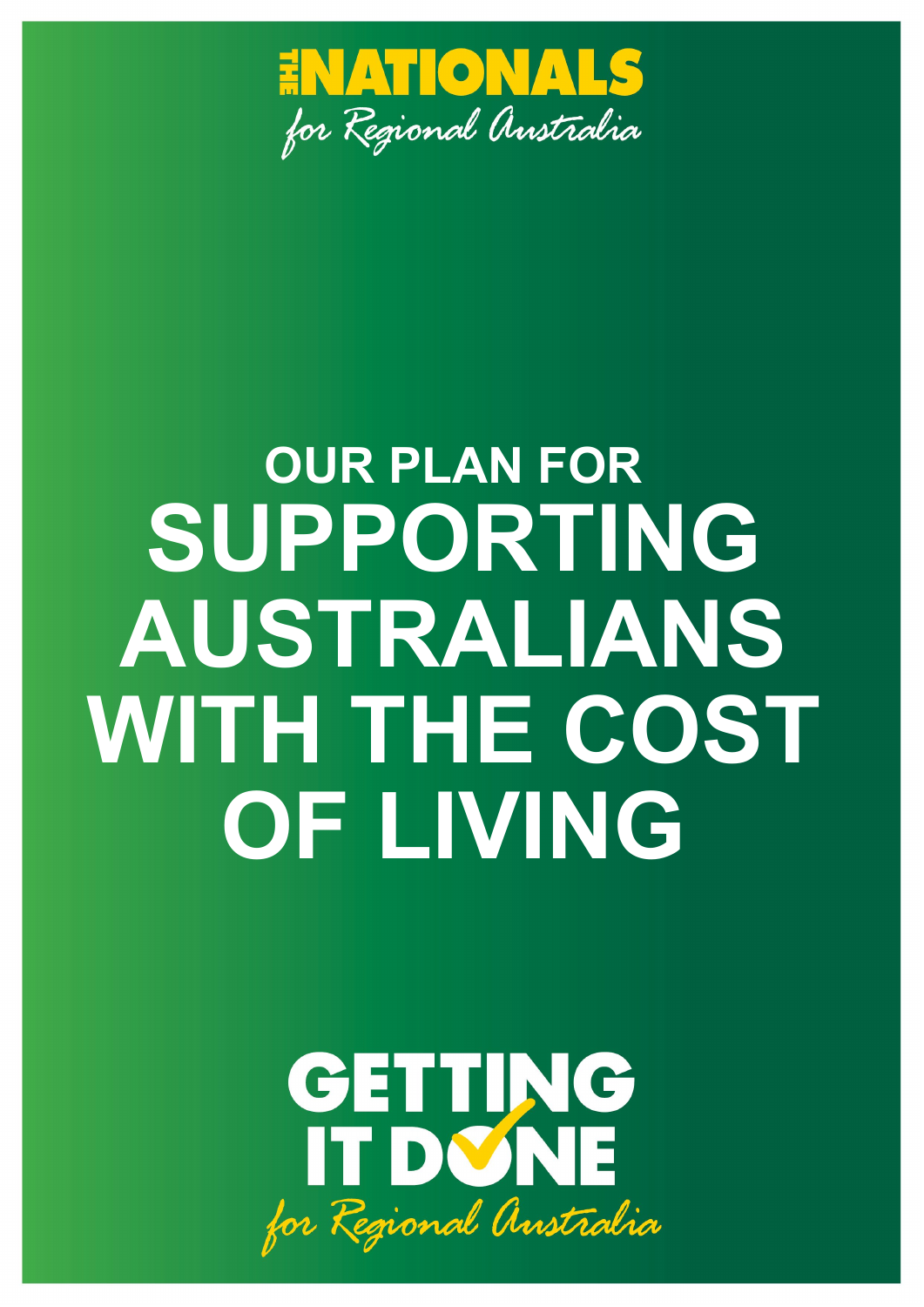# **Key points**

**On almost every economic measure – including economic growth, jobs growth and debt levels – Australia's recovery is leading the world.**

More Australians are in work than ever before and the unemployment rate has fallen to just 4 per cent, the lowest in 48 years. According to the Reserve Bank, wages growth is also picking up.

We know the ability to get a job, and keep it, gives Australians more opportunities to manage their household budgets and make the best choices for their families.

**Only a strong economy will ensure a stronger future,** with our plan to **create 1.3 million new jobs** and help Australians **build 400,000 new small businesses** over the next five years.

The Coalition Government is reducing taxes even further **so Australians can keep more of what they earn**. And we have **locked in the speed limit on taxes** to keep the economy strong, and keep government expenditure under control.

But international pressures are pushing up the cost of living at home. Higher fuel, food and shipping costs are stretching household budgets.

Our Government has responded quickly, with a **targeted cost of living package** to ease pressures on household budgets right now, **when Australians need it most**.

We have cut fuel excise in half for six months, saving a family with two cars who fill up once a week around \$30 a week.

In April, we delivered a \$250 cost of living payment to nearly 6 million pensioners, welfare recipients, veterans and eligible concession card holders.

**A re-elected Coalition Government will continue to keep our economy strong, grow jobs and small businesses, and deliver cost of living relief for Australians. We are:**

- Providing lower taxes, with around 10 million Australians to receive further tax relief of up to \$1,500 this year, which includes the new one-off \$420 cost of living tax offset for low and middle income earners.
- Expanding eligibility for the Commonwealth Seniors Health Card and freezing deeming rates for two years, giving more seniors income certainty.
- Cutting the price of medications listed on the PBS by \$10 per general script.
- Helping more Australians buy their first home by allowing them to use up to 40 per cent of their superannuation to get into the property market.
- Keeping downward pressure on household costs, like child care fees and electricity prices, while increasing bulk billing rates for GP visits.

**In stark contrast, Labor has no plan to reduce the cost of living and no economic plan for Australia.**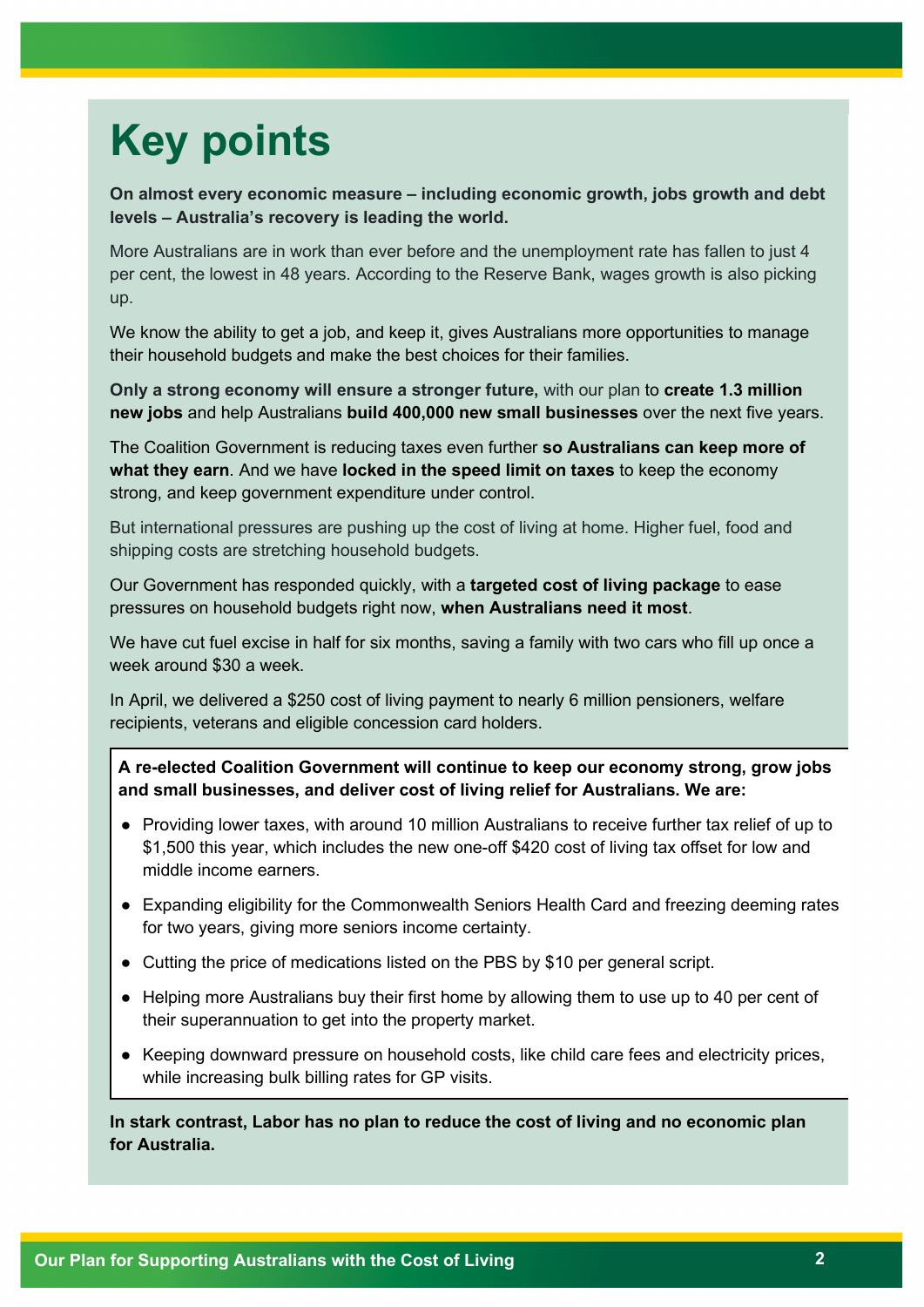Over the last 30 years, Labor governments have, on average, delivered higher unemployment, higher interest rates and higher electricity prices.

Labor leader Albanese has argued for higher taxes on retirees, housing, families and inheritances.

#### **Labor can't manage money.**

This puts at risk the essential services Australians rely on, such as health and cheaper medicines, stronger schools and child care.

**In uncertain times, Australia can't risk Labor.**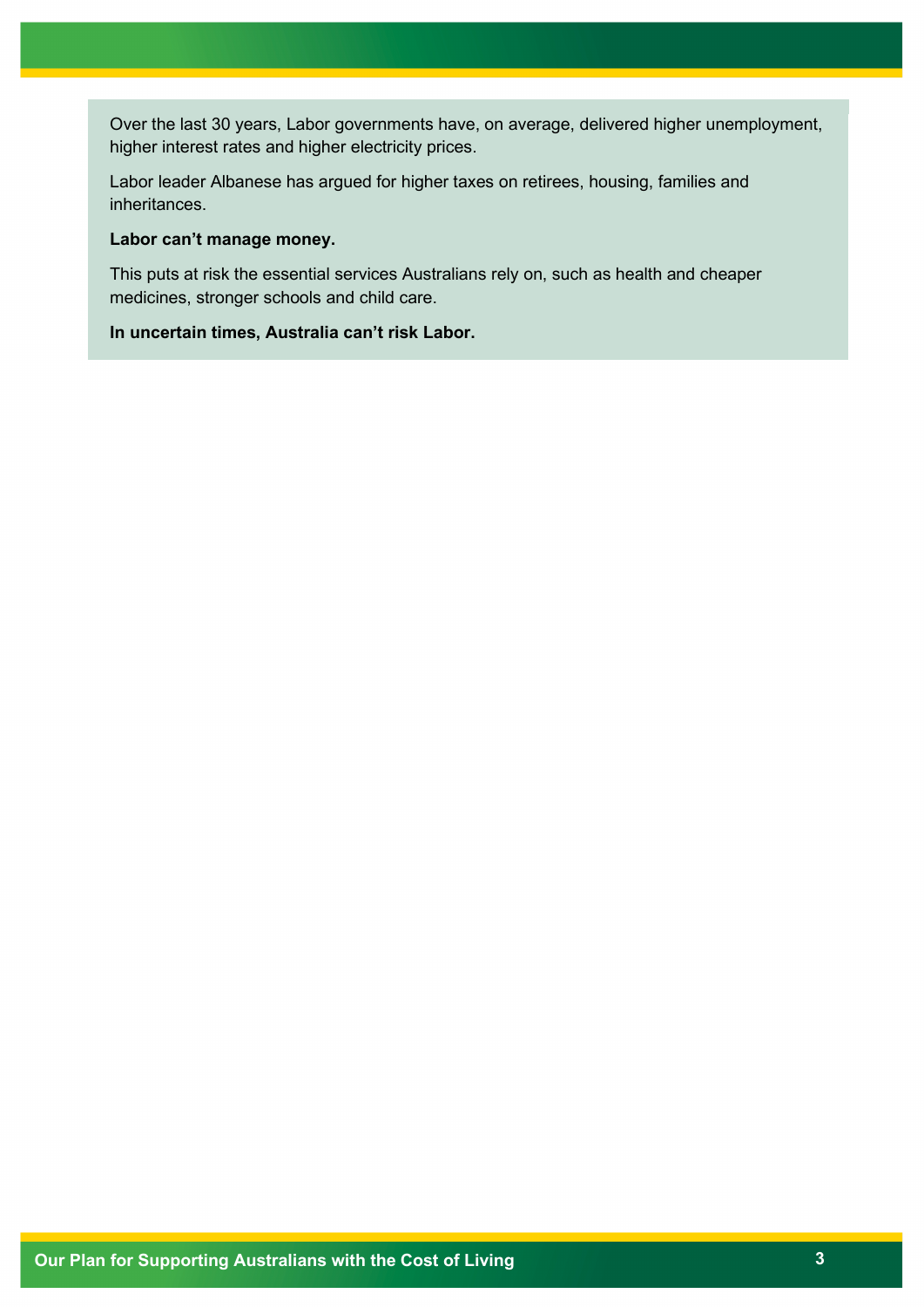# **Our Plan**

# 1. Lower taxes and keeping more of what you earn

Only the Coalition delivers the lower taxes that reward effort and aspiration – and bring cost of living relief.

Since the start of the pandemic, \$40 billion in tax relief has flowed to more than 11 million Australians. Our permanent changes to the tax system mean an average full-time income earner (around \$90,000) is more than \$2,500 (or \$50 a week) better off in 2021-22.

More than 12 million Australians will benefit from over \$16 billion in permanent tax relief in 2022-23 – up to \$2,565 for individuals or \$5,130 for dual income couples.

From 1 July 2024, the next stage of our Personal Income Tax Plan will provide further tax relief for Australians earning \$45,000 or more and eliminate an entire tax bracket, **ensuring 95 per cent of taxpayers face a marginal tax rate of 30 per cent or less.**

We're simplifying the tax system, improving incentives for working Australians and increasing reward for effort.

**Under a re-elected Coalition Government, taxes will always be lower so hard-working Australians keep more of what they earn.**

#### **A re-elected Coalition Government will:**

● Ensure Australians keep more of what they earn with an additional \$100 billion in permanent tax relief to more than 13 million Australians over the next four years.

# 2. Lower taxes – guaranteed

By delivering lower, fairer and simpler taxes, we're ensuring Australians keep more of what they earn and backing small businesses to grow and create more jobs.

The Coalition has a track record of delivering lower taxes.

We're providing \$100 billion of tax relief over the next four years, and even further certainty for millions of workers, retirees and small businesses with our Lower Tax Guarantee. Our **speed limit on taxes** keeps taxes below 23.9 per cent of GDP – guaranteed.

Our ironclad guarantees on tax relief and a taxes speed limit mean we won't unfairly burden Australians or undermine economic growth.

#### **The Coalition Government's Lower Tax Guarantee includes:**

- **No new taxes** on Australian **workers.**
- **No new taxes** on **retirees.**
- **No new taxes** on **superannuation.**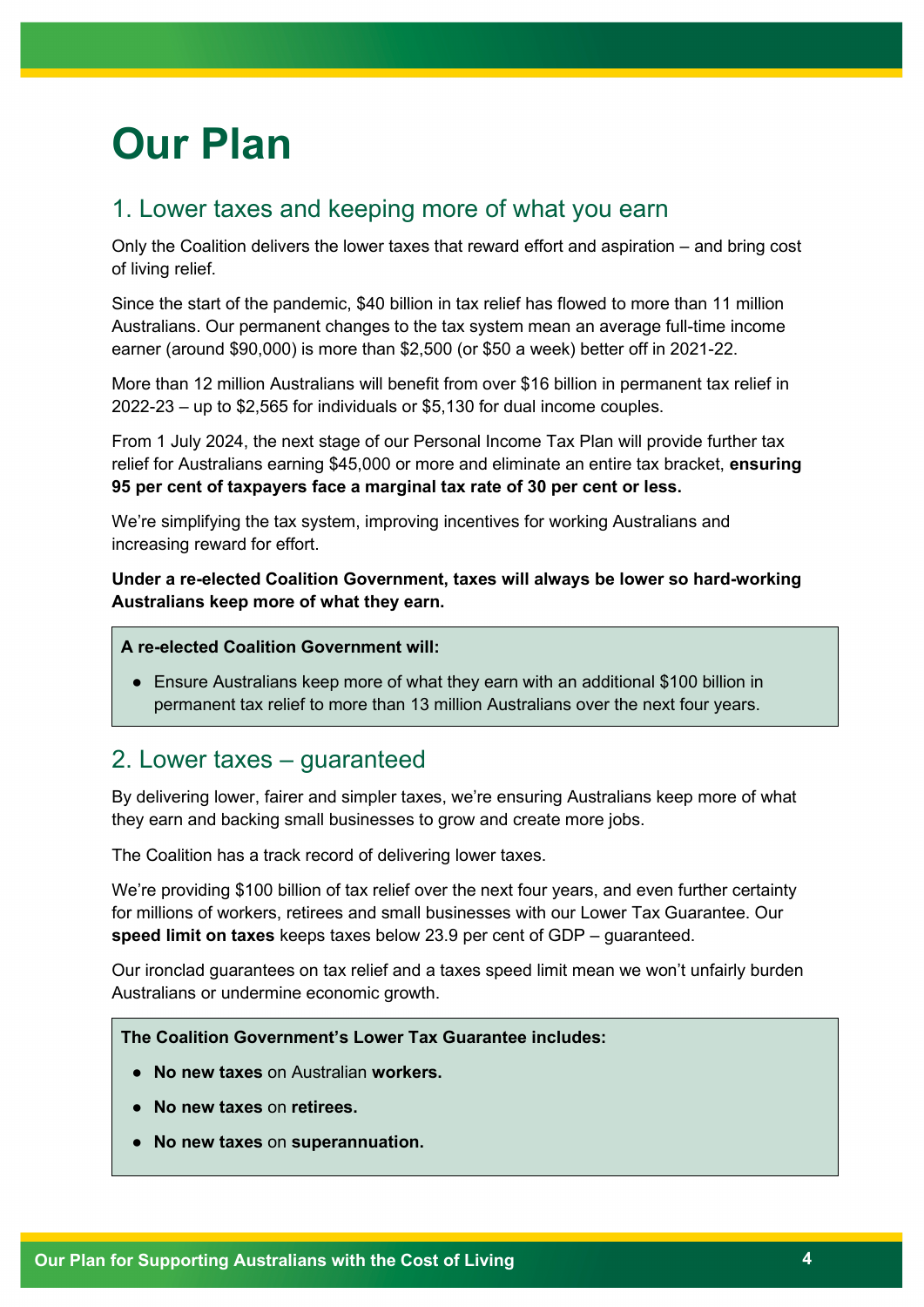- **No new taxes** on **small businesses.**
- **No new taxes** on **housing.**
- **No new taxes** on **electricity.**

A re-elected Coalition Government will continue to **put a speed limit on taxes** by keeping taxes below 23.9 per cent of GDP.

# 3. Creating 1.3 million more jobs

Despite the pandemic, unemployment under the Coalition Government is down to 4 per cent – the lowest in 48 years – and is expected to fall even further.

Since the election of the Coalition, more than 1.9 million more Australians are in work.

We know the importance of getting a job and keeping a job. That's why we put in place JobKeeper during the pandemic – the single biggest economic support program in Australia's history. The Reserve Bank of Australia says **JobKeeper saved at least 700,000 jobs** and Treasury said it prevented the unemployment rate from reaching 15 per cent.

There are 394,000 more Australians in work than before the pandemic, and wages growth is forecast to rise at the fastest pace in almost a decade.

#### **A re-elected Coalition Government will build on this success and create another 1.3 million jobs over the next five years, with more than one in three of those jobs in the regions.**

We know that supporting Australia's apprentices, trainees and workers to build their skills is a big part of delivering a stronger economy. We're helping a generation of Australians to meet the costs of living and set up a stronger future, with 220,000 trade apprentices already in training – the most since records began in 1963.

From 1 July 2022, the Coalition is going even further**.** The Australian Apprenticeships Incentive System will provide **apprentices and trainees in priority occupations with a direct payment of up to \$5,000 over two years to help with the costs of training.**

The Coalition Government is also providing more choice and flexibility for women to ensure higher workforce participation, earnings and career progress.

Female employment is at record highs. Of the 1.9 million jobs created since 2013, **more than 1.1 million are female workers**. In March 2022, the women's workforce participation rate (62.2 per cent) was around record levels, compared to 58.7 per cent under Labor. The female unemployment rate is the lowest since 1974.

The Gender Pay Gap is currently 13.8 per cent, a significant fall from 17.4 per cent under Labor, meaning women are almost \$70 better off each week.

#### **A re-elected Coalition Government will:**

● Create another 1.3 million jobs over the next five years, with more than one in three of those jobs in the regions.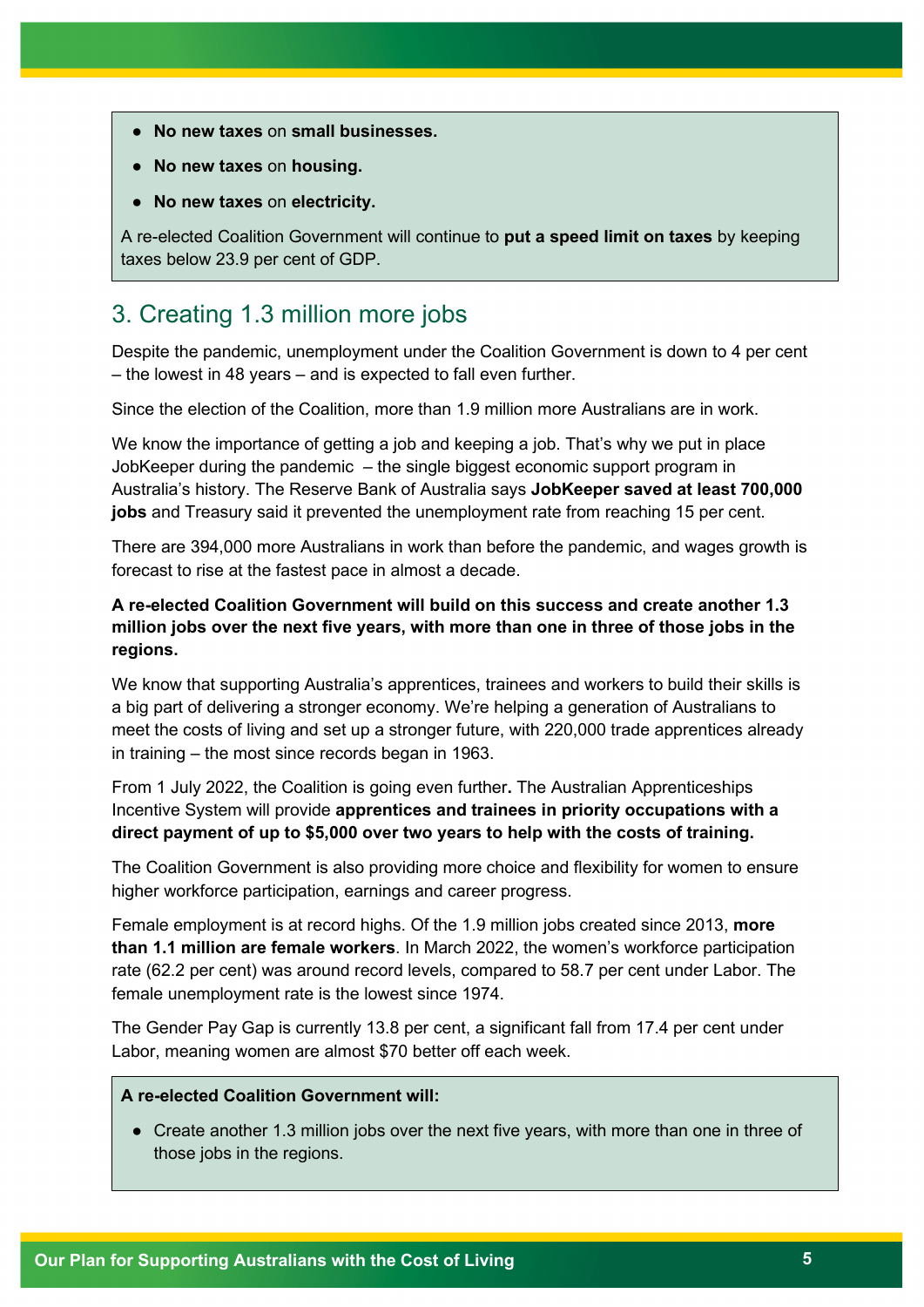- Invest a further \$2.4 billion from 1 July 2022 to upskill apprentices through a streamlined Australian Apprenticeships Incentive System that will support employers and apprentices in areas of skills need identified by the National Skills Commission. Employers will be eligible for 10 per cent wage subsidies in the first two years of hiring a new apprentice and a further 5 per cent in the third year, while apprentices will be eligible for up to \$5,000 in support payments.
- Continue to reduce the gender pay gap and increase women's workforce participation.

# 4. Cost of living tax offset

The Coalition is acting to help Australians deal with cost of living pressures that the Reserve Bank has largely put down to "global factors".

From 1 July this year, around 10 million Australians will receive further tax relief of up to \$1,500, which includes the new \$420 cost of living tax offset for low and middle income earners**.**

This means that eligible low and middle income earners will receive up to \$1,500 for a single income household, or up to \$3,000 for a dual income household.

**A re-elected Coalition Government will help Australians with the cost of living by:**

• Providing low and middle income earners with up to \$1,500 from 1 July this year, which includes the new one-off \$420 cost of living tax offset combined with the low and middle income tax offset for 2021-22.

# 5. Cost of living payment

To provide even more cost of living relief, the Coalition Government has delivered a one-off, income tax-exempt payment of \$250 to almost 6 million Australians.

In April, \$1.5 billion of payments went to all eligible pensioners, welfare recipients, veterans and eligible concession card holders.

We're making a difference. Together with existing indexation arrangements, a single pensioner will receive more than \$500 in additional support over the next six months, just when they need it most.

**The Coalition Government has delivered** a one-off cost-of-living payment of \$250 to Australians most in need. The payment has gone to almost 6 million Australians, including:

- 2.5 million pensioners.
- 436,000 Commonwealth Seniors Health Card holders.
- 622,000 carers.
- 757,000 disability support recipients.
- 937,000 jobseekers.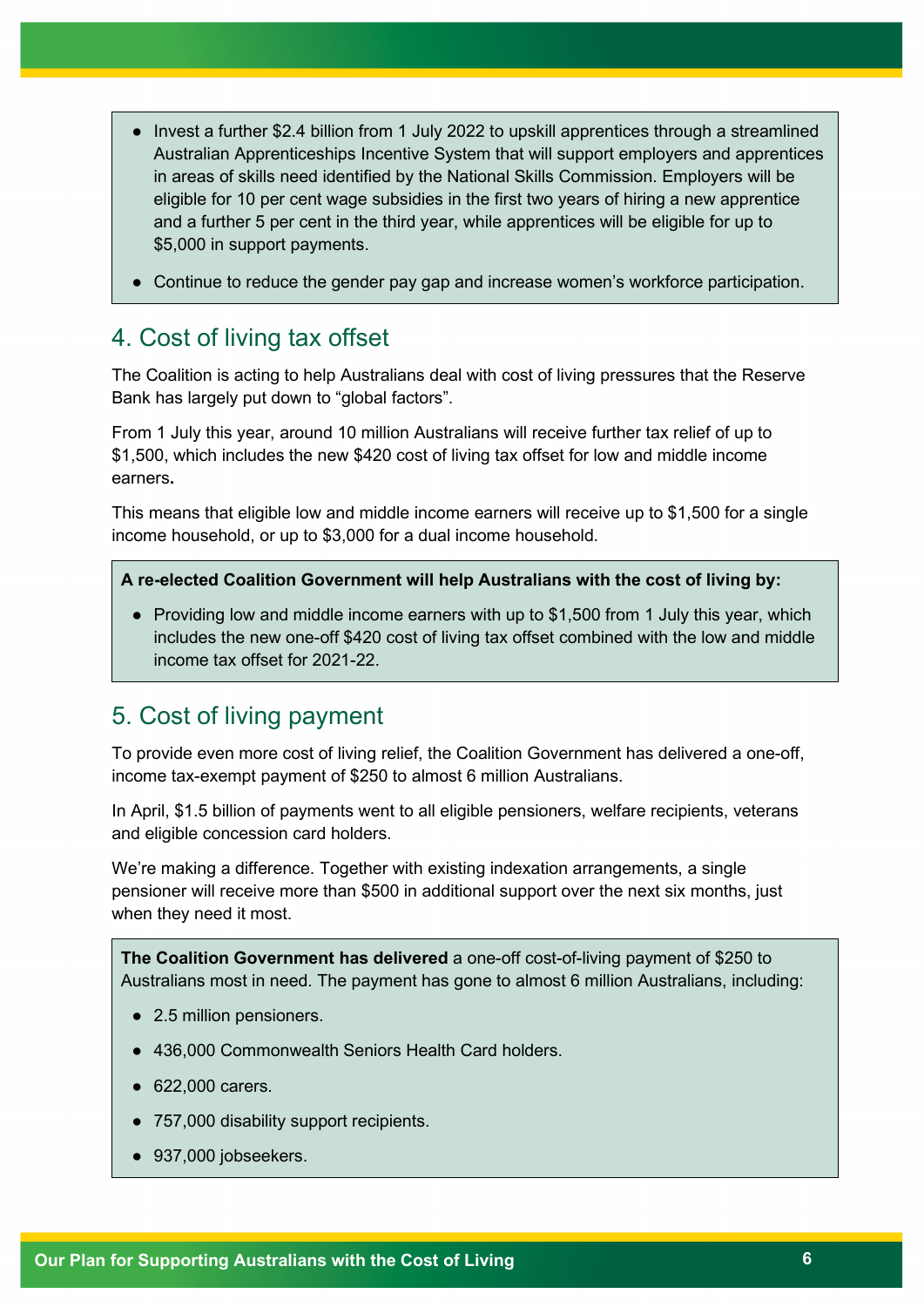# 6. Cheaper fuel for motorists

The Coalition Government has taken decisive action to halve fuel excise and reduce the pressure of filling up the car for households.

The 50 per cent cut for six months means excise on petrol and diesel has fallen from 44.2 cents to 22.1 cents per litre.

Motorists are already reaping the benefits. By halving fuel excise, **a family with two cars could save \$30 a week or \$700 over six months.**

To ensure the savings are passed on, the ACCC has stepped up its monitoring of retail fuel prices.

Whether you're dropping the kids at school, driving to and from work or visiting family and friends, it will cost less.

**A re-elected Coalition Government will support Australians with the cost of living by**:

● Putting a 22.1 cents a litre saving into the pockets of motorists every time they fill up the car for six months.

### 7. Cheaper medicines – guaranteed

Under a re-elected Coalition Government, Australians will pay less for the medicines they need.

#### Our Government has made **960 new or amended medicine listings on the Pharmaceutical Benefits Scheme (PBS) since 2019, and over 2,900 since 2013.**

That's a \$16.5 billion investment in the health of Australians and cost of living relief – making essential medicines more affordable and accessible.

In the 2022-23 Budget, we invested \$2.4 billion for new and amended PBS listings including treatments for breast cancer, cystic fibrosis, severe eczema, asthma, spinal muscular atrophy, HIV infection and heart failure.

**From 1 July 2022, the Coalition is delivering even greater access to cheaper medicines.** We are again reducing the PBS Safety Net thresholds, from \$1,542.10 to \$1,457.10 for general patients and from \$326.40 to \$244.80 for concessional patients. These changes will save more than 2.4 million Australians over \$80 a year.

From 1 January next year, a re-elected Coalition Government will also **cut the price of medications listed on the PBS by \$10 per script.**

This will see Australians **pay no more than \$32.50** (down from \$42.50) **per script for PBS medicines**. This is **a 24 per cent saving** which will put \$150 million back in the pockets of patients each year.

This is the first time the PBS General Co-payment has been reduced by any government. More than 19 million Australians will benefit.

Labor stopped listing medicines in 2011 because they couldn't manage money.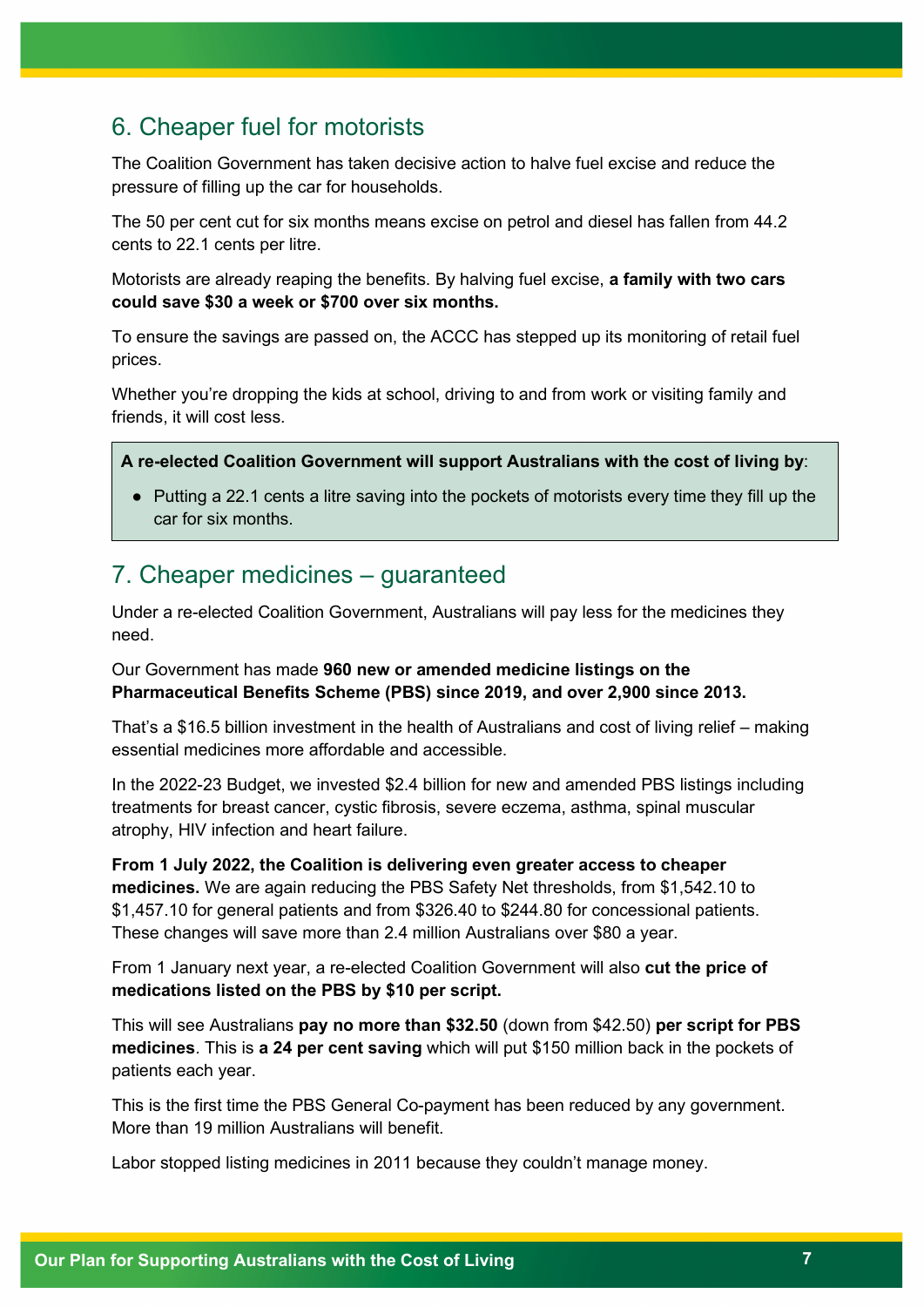#### **A re-elected Coalition Government will:**

- Continue our policy to list all medicines on the PBS that are recommended by the Pharmaceutical Benefits Advisory Committee (PBAC).
- Cut the price of medications listed on the PBS from January 1 next year by \$10 per general script, building on our significant reductions to the PBS safety net from 1 July 2022 for concession card holders.
- Invest over \$525 million to make medicines more affordable for 2.4 million Australians by lowering the PBS Safety Net threshold from 1 July 2022. Each year, concessional patients will reach the PBS Safety Net with 12 fewer filled scripts. For general patients, it's two fewer scripts – saving over \$80 a year.

### 8. More affordable health care

The Coalition Government believes nothing is more important than the health of all **Australians** 

That's why we have invested at record levels making Australia one of the top three health systems in the world – and saving and protecting lives through the global pandemic.

**Under the Morrison Government the federal contribution to Australia's health system has risen to 61 per cent of total government spending**, including public hospital funding, Medicare, your GP and specialist visits, medicines, and private health insurance.

More Australians are now seeing their doctor without having to pay, with **almost 90 per cent of GP services bulk-billed.**

Access to free and expert care in our public hospitals underpins our world-class health system. Since coming to office, our Government has doubled funding for public hospitals from \$13.3 billion in 2012-13 to about \$27.2 billion in 2022-23, growing to \$32.7 billion in 2025-26.

We are guaranteeing the long-term future of Medicare by providing Australians with affordable access to universal health care. Under our Government, Medicare funding nationwide has increased from \$19 billion in 2012-13 under Labor to \$31.4 billion in 2022- 23.

**We've also invested over \$5 billion in introducing permanent Medicare-subsidised and universal telehealth.** More than 17 million Australians have had over 100 million telehealth consultations since March 2020.

A re-elected Coalition Government will invest \$273.1 million to expand our Continuous Glucose Monitoring (CGM) initiative from 1 July 2022 to an additional 71,000 Australians with Type 1 diabetes.

The funding ensures all 130,000 Australians with Type 1 diabetes will have access to potentially life-saving CGM, which could otherwise cost them up to \$5,000 per year without subsidy, depending on the device.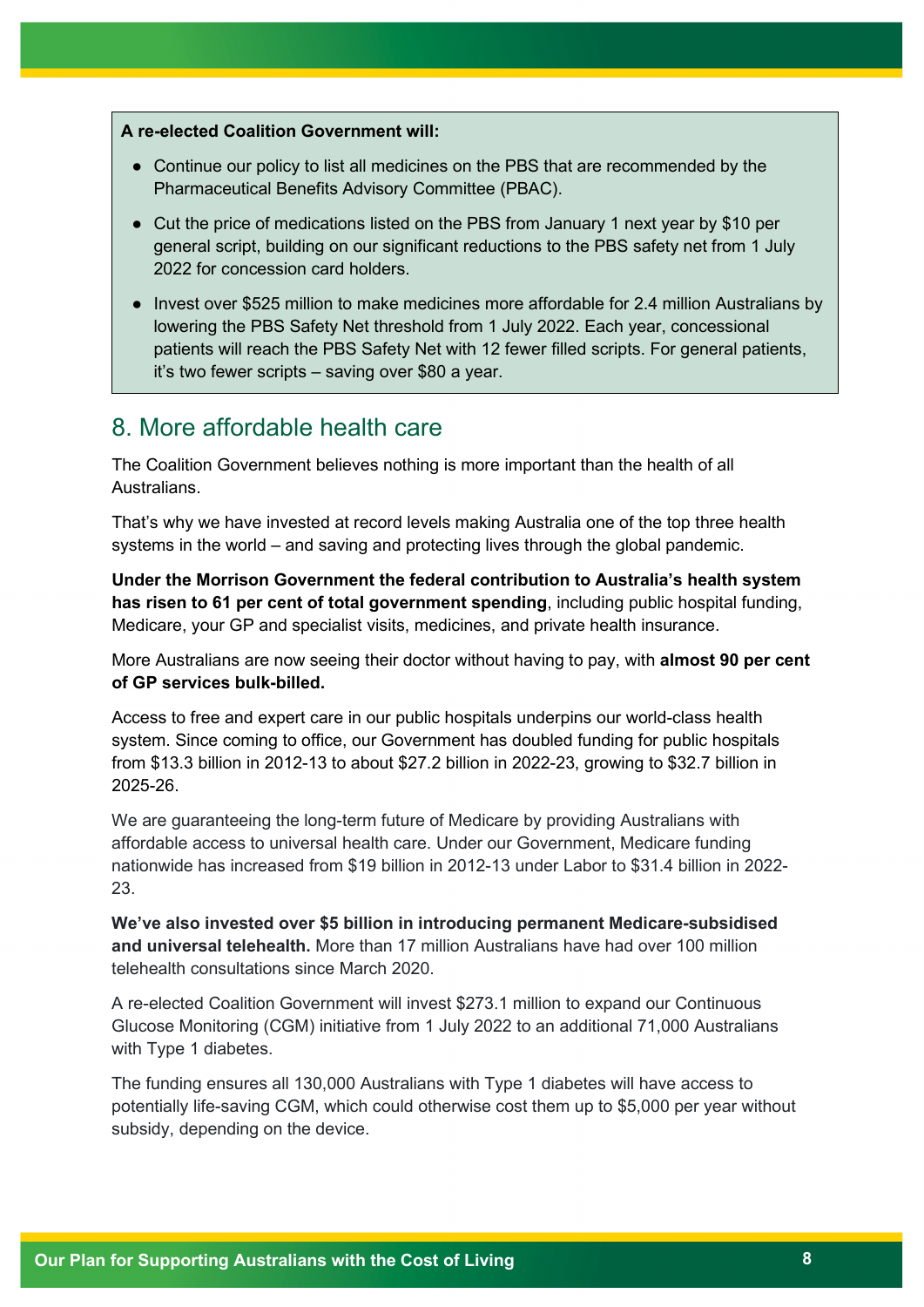And we have made private health insurance simpler and more affordable. Our reforms have led to the lowest premium changes in 20 years (2.7 per cent in 2022).

#### **Only a strong economy under the Coalition can ensure our health system stays strong and affordable for all Australians.**

#### **A re-elected Coalition Government will:**

- Invest over \$273 million to expand eligibility for the Continuous Glucose Monitoring (CGM) Initiative to ensure all 130,000 Australians with Type 1 diabetes can access a potentially life-saving CGM, saving them up to \$5,000 per year.
- Continue to make it easier to see a doctor and boost record GP bulk-billing rates. Today in Australia, **nine out of 10 patients visit their GP for free.**
- Grow Medicare funding from \$31.4 billion in 2022-23 to around \$35.5 billion in 2025-26, up from \$19 billion in 2012-13.
- Continue record funding for public hospitals, supporting more nurses, doctors and specialists to provide free and expert care.
- Continue to make private health insurance simpler and more affordable and deliver record low premium changes.
- Make it easier and more affordable to access Medicare-funded MRI scans in regional, rural and remote Australia from 1 November 2022, with a \$66 million investment.

## 9. Increasing access to the Seniors Health Card

Senior Australians have worked hard to make Australia all that it is today. It's only right that our country takes care of them in return.

Under the Coalition's proposed changes to the Commonwealth Seniors Health Card, an extra 50,000 older Australians will have access to more affordable health care and medications to help ease cost of living pressures.

A re-elected Coalition Government will increase the income test threshold singles from \$57,761 to \$90,000 from July 1 this year. The couples threshold will increase from \$92,416 to \$144,000.

All card holders are eligible for cheaper Commonwealth medications and health care. They may also qualify for state, territory and local government savings such as discounted rates, electricity and gas bills, ambulance, dental, eye care, recreation and public transport.

This is the first major change, outside of indexation, to the income threshold for the Commonwealth Seniors Health Card in over 20 years.

Cost of living relief for senior Australians is one of the dividends of a stronger economy.

**A re-elected Coalition Government will help ease cost-of-living pressures on senior Australians by:**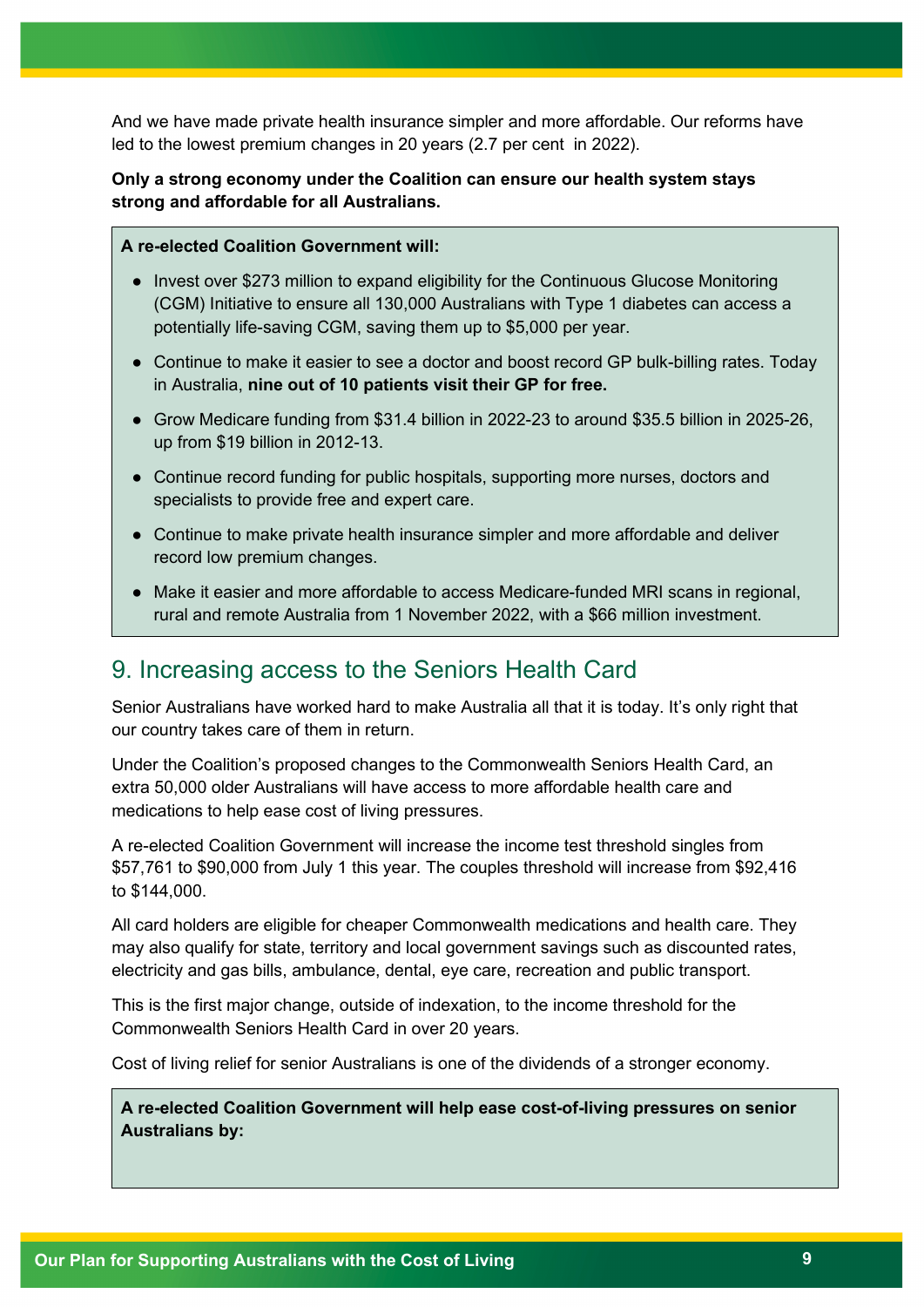● Helping an extra 50,000 older Australians access more affordable health care and medications to help ease cost of living pressures.

### 10. Freezing deeming rates

A re-elected Coalition Government will guarantee the level of income payments for 900,000 Australians.

For the next two years, we're freezing the rate used to determine the income earned from financial assets. This ensures pension payments are not reduced as earnings increase from deposit accounts, for example.

- The lower deeming rate will be frozen at 0.25 per cent for financial investments up to \$53,600 for single pensioners and \$89,000 for pensioner couples.
- The upper deeming rate will remain at 2.25 percent on investment assets over \$53,600 for single pensioners and \$89,000 for pensioner couples.

Around 450,000 age pensioners and 440,000 other payment recipients will benefit from greater certainty due to our deeming rate freeze.

Coupled with indexation of social security payments, we're applying another protective layer for older Australians from interest rate rises and other cost of living pressures.

Since 2019, the Coalition Government has reduced the deeming rate three times. That's put hundreds of dollars back in the hands of pensioners and other payment recipients.

#### **A re-elected Coalition Government will:**

● Freeze deeming rates for two years, benefiting around 450,000 age pensioners and 440,000 other payment recipients by providing greater certainty on social security payments.

## 11. Choice and flexibility for older Australians

We recognise that rising costs of living and low interest rates can have a significant impact on retirement incomes. Since our Government was elected in 2013, **pensions have increased by \$179.20 per fortnight for singles and \$270 per fortnight for couples.**

**But there is more we can do.** A re-elected Coalition Government will make a range of reforms which will open up options for senior Australians. We will help them to boost and better manage their retirement income and address cost of living pressures.

#### **We are now giving Australians more choice to decide how they want to live the next stage of their life by removing financial barriers for people wanting to downsize their home.**

A re-elected Coalition Government will provide up to 1.3 million more empty nesters the ability to access incentives to downsize their house**. We will give Australians over the age of 55 the ability to invest up to \$300,000, per person, in their superannuation fund**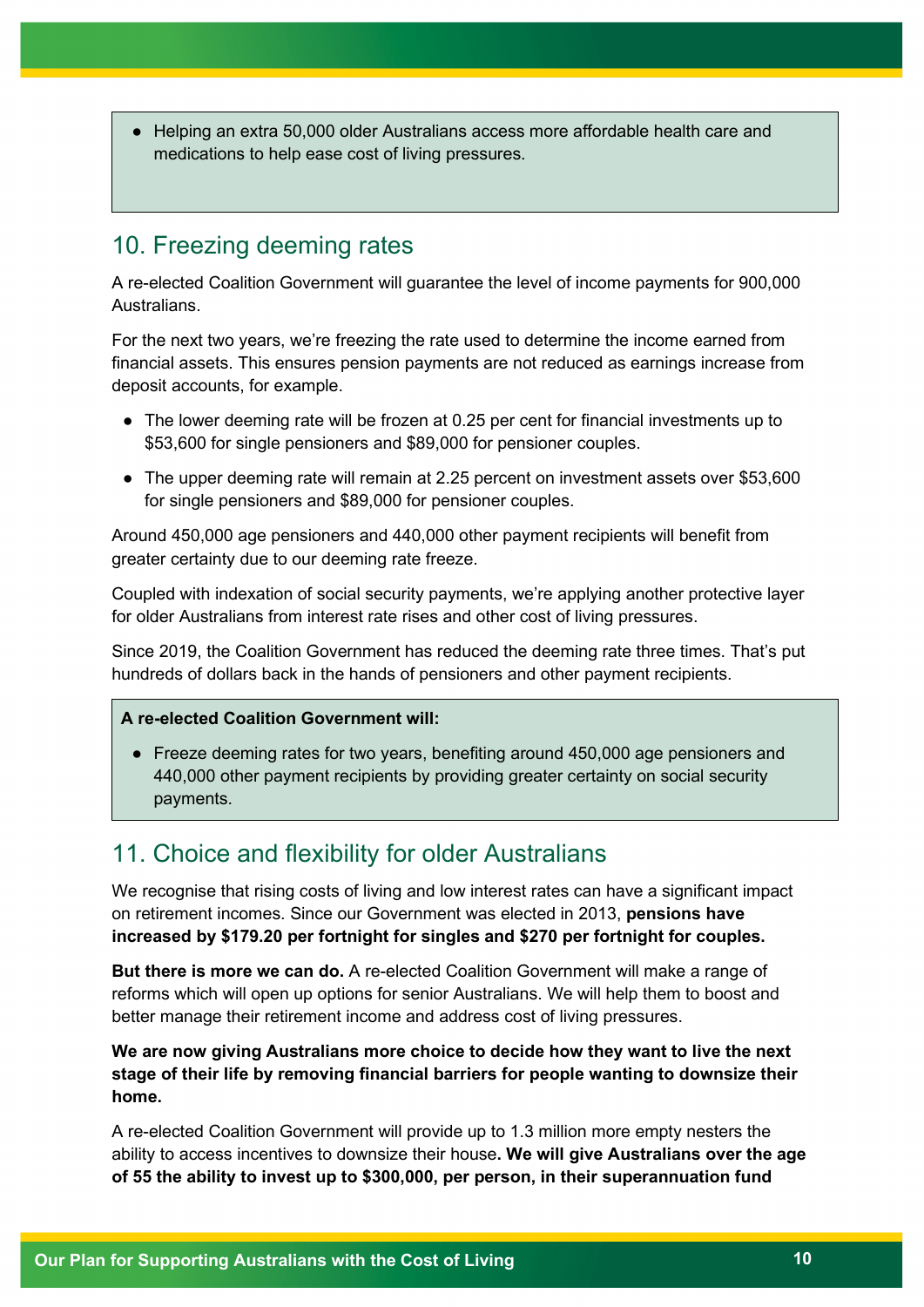#### **outside of the existing contribution caps, from the proceeds of downsizing from their primary residence.**

Pensioners who downsize their home will also be given greater flexibility by exempting the proceeds of the sale of the property from the assets test for longer.

Currently when a pensioner sells their home, the proceeds are exempt from the pension assets test for one year. Our new policy will extend that period to two years, giving seniors selling up more certainty, for longer, over their pension rate.

#### **We will also expand the Home Equity Access Scheme (Pension Loans Scheme) which supports older Australians who choose to use the equity in their assets to generate additional retirement income.**

Under the scheme, senior Australians can draw a fortnightly payment backed by the equity in their home to enhance their lifestyles and help with the cost of living.

While retirement village residents are not specifically excluded from using home equity, Australians in these settings who do not have freehold title have been unable to access the value they hold in their home. They include those on land lease, leasehold or loan licence arrangements, whose assets may not be real estate for the purposes of the HEAS.

#### **A re-elected Coalition Government will change this – allowing more Australians to access the value of their retirement property as collateral for the loan scheme.**

#### **A re-elected Coalition Government will:**

- Give Australians over the age of 55 the ability to invest up to \$300,000, per person, in their superannuation fund outside of the existing contribution caps, from the proceeds of selling their primary residence.
- Double the Assets Test Exemption (from 1 January 2023) to two years when pensioners downsize from their family home, giving them more time to plan for their future.
- Amend the criteria for the Home Equity Access Scheme to provide access to pensioners living in regulated retirement communities.

# 12. Helping young Australians to buy a home

The great Australian dream has always been to own your own home. The Coalition Government is committed to this goal with a range of support to make it easier to purchase a home of your own.

Over the last three years, the Morrison Government's housing policies have supported more than 300,000 Australians into home ownership.

The Coalition has a strong record of prioritising home ownership:

● We have already supported almost 60,000 first home buyers and single parent families into home ownership through the Home Guarantee Scheme with a deposit as little as 5 per cent or 2 per cent, respectively.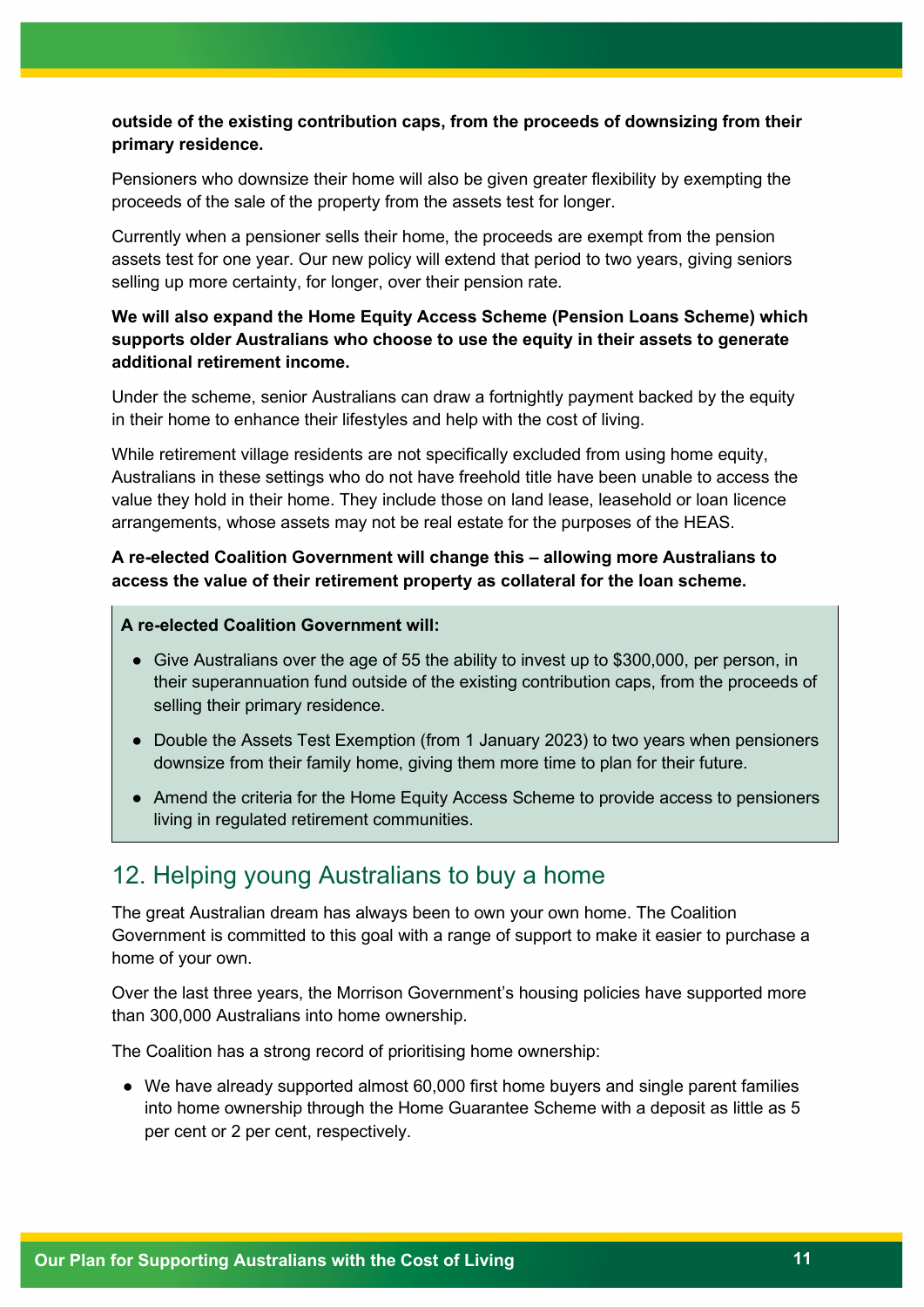- We have provided \$5.5 billion in low-cost financing to the Government's National Housing Finance and Investment Corporation's (NHFIC) Affordable Housing Bond Aggregator to support around 27,500 social and affordable housing dwellings.
- We unlocked 6,900 social, affordable and market dwellings through the Coalition's \$1 billion Infrastructure Facility making housing supply more responsive to demand.
- We established the First Home Super Saver Scheme, helping 27,600 first home buyers accelerate their deposit savings through super.

#### **And we will continue to back in essential workers, women and young Australians to make the aspiration of home ownership a reality.**

**A re-elected Coalition Government will give first home buyers the ability to harness their superannuation to get into the property market.** By 1 July 2023, the Super Home Buyer Scheme will allow first home buyers to invest up to 40 per cent of their superannuation, up to a maximum of \$50,000, to help with the purchase of their first home.

It will mean Australians can buy their first home sooner by slashing the time taken to save a deposit.

**This scheme will help young Australians with the cost of living and reduce mortgage stress, by boosting the deposit used to purchase the house and lowering repayments** - saving thousands of dollars a year.

The scheme will apply to both new and existing homes with **the invested amount to be returned to their superannuation fund when the house is sold**, including a share of any capital gain.

Allowing your super to work for you to purchase your first home and then being returned to your super at a later date achieves the best of both worlds - home ownership and retirement security.

#### **A re-elected Coalition Government will:**

- Establish the Super Home Buyer Scheme to allow **first home buyers to invest up to 40 per cent of their superannuation**, up to a maximum of \$50,000 to help with the purchase of their first home.
- Expand support for first home buyers by **more than tripling the number of lowdeposit guarantees** to buy a home (with as little as 5 per cent deposit) to 35,000 guarantees each financial year.
- **Expand home ownership opportunities for single parent families** by increasing the number of low-deposit guarantees for single parent families to buy a home (with a deposit of as little as 2 per cent) to 5,000 each financial year.
- **Support greater investment into affordable housing** with an additional \$2 billion in low-cost financing for social and affordable dwellings. This brings total low-cost financing to \$5.5 billion, supporting around 27,500 dwellings.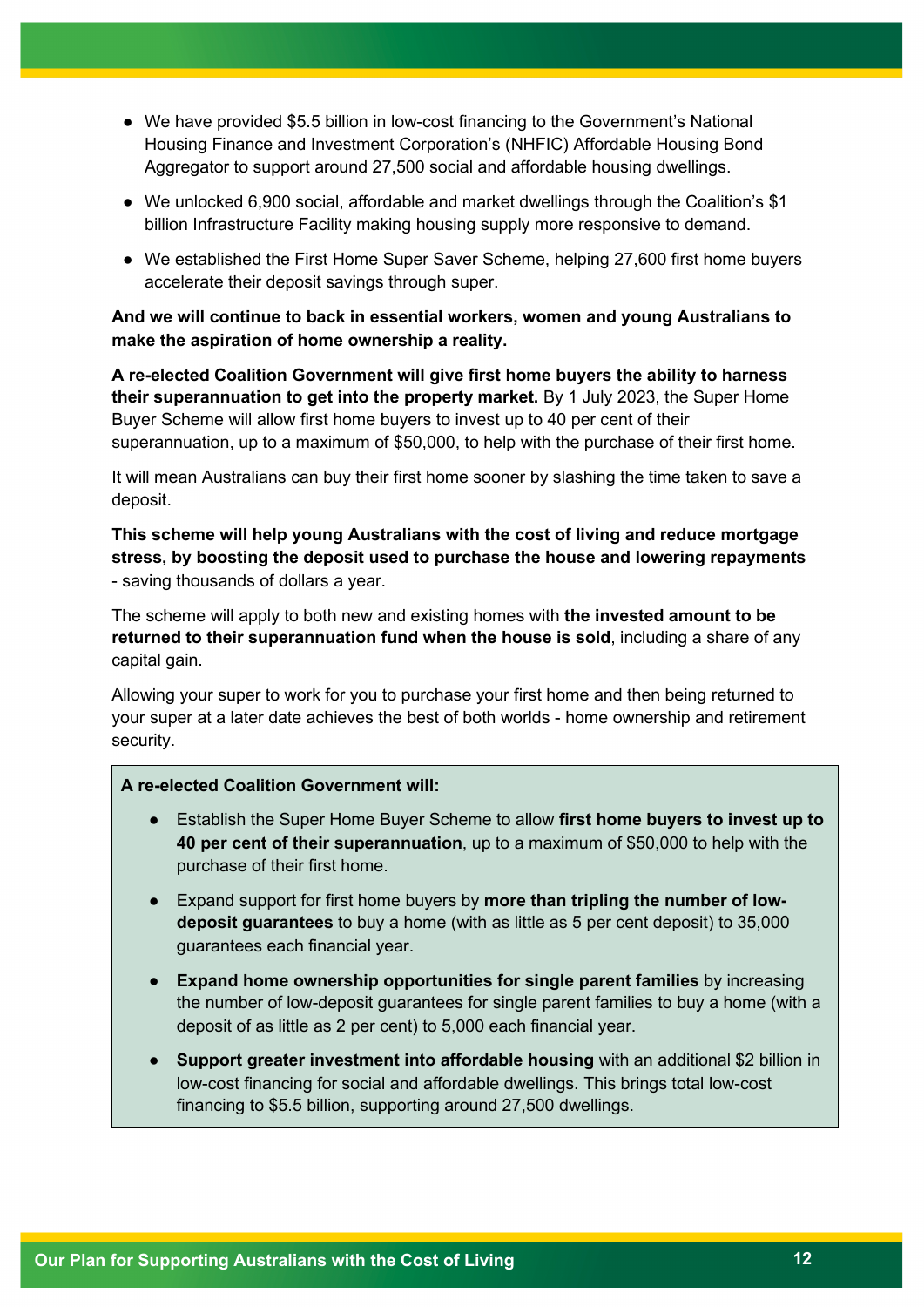# 13. Cheaper child care

In last year's Budget, the Morrison Government announced extra support for families with more than one child aged five and under in early childhood education and care, because this is where out-of-pocket costs double or treble and create a barrier to work.

Our \$1.7 billion Multiple Child Subsidy is making a massive difference – reducing out of pocket costs by up to \$185 a week for a second or third child in care. Along with the removal of the annual cap on the Child Care Subsidy, 250,000 families will benefit in 2022-23.

Bringing forward the higher subsidy for families with more than one child in care (to 7 March 2022) has reduced cost of living pressures immediately. Eligible families are on average \$780 better off this financial year, rising to \$2,260 in future years.

Treasury estimates a \$1.5 billion annual boost to the economy from around 40,000 parents working an extra day a week.

Our system targets low and middle income families, and families where the costs add up with a second or third child. In 2022-23 more than 70 per cent of all subsidies paid will go to families with combined incomes of under \$150,000.

#### **A re-elected Coalition Government will:**

- Continue to cover the cost of up to 85 per cent of child care fees through the Child Care Subsidy and up to 95 per cent of child care fees for a second or subsequent child (aged five and under).
- Ensure low out-of-pocket child care costs for Australian families using Centre Based Day Care, Family Day Care, In-Home Care and Outside School Hours Care.
- Target support to families who need it most, including providing the highest subsidy to those who earn the least, the most hours of subsidy to those working the most, and additional support to families with multiple children in child care.
- Continue to fund a strong child care safety net for vulnerable and disadvantaged families, currently supporting 41,340 children by covering up to the full cost of full-time child care.

## 14. Affordable, reliable energy

Affordable and reliable energy is so important for families and businesses – and a strong economy and stronger future.

The Morrison Government has worked hard to keep energy costs down, while ensuring secure and reliable supply and lowering emissions to achieve net zero by 2050.

Nationally, power prices have fallen more than 10 per cent since December 2018 and we continue to put downward pressure on prices with investments in new generation such as the Snowy 2.0 project, the Hunter Power Project, and support for rooftop solar and microgrids across Australia.

The ACCC says electricity costs are now the lowest in eight years.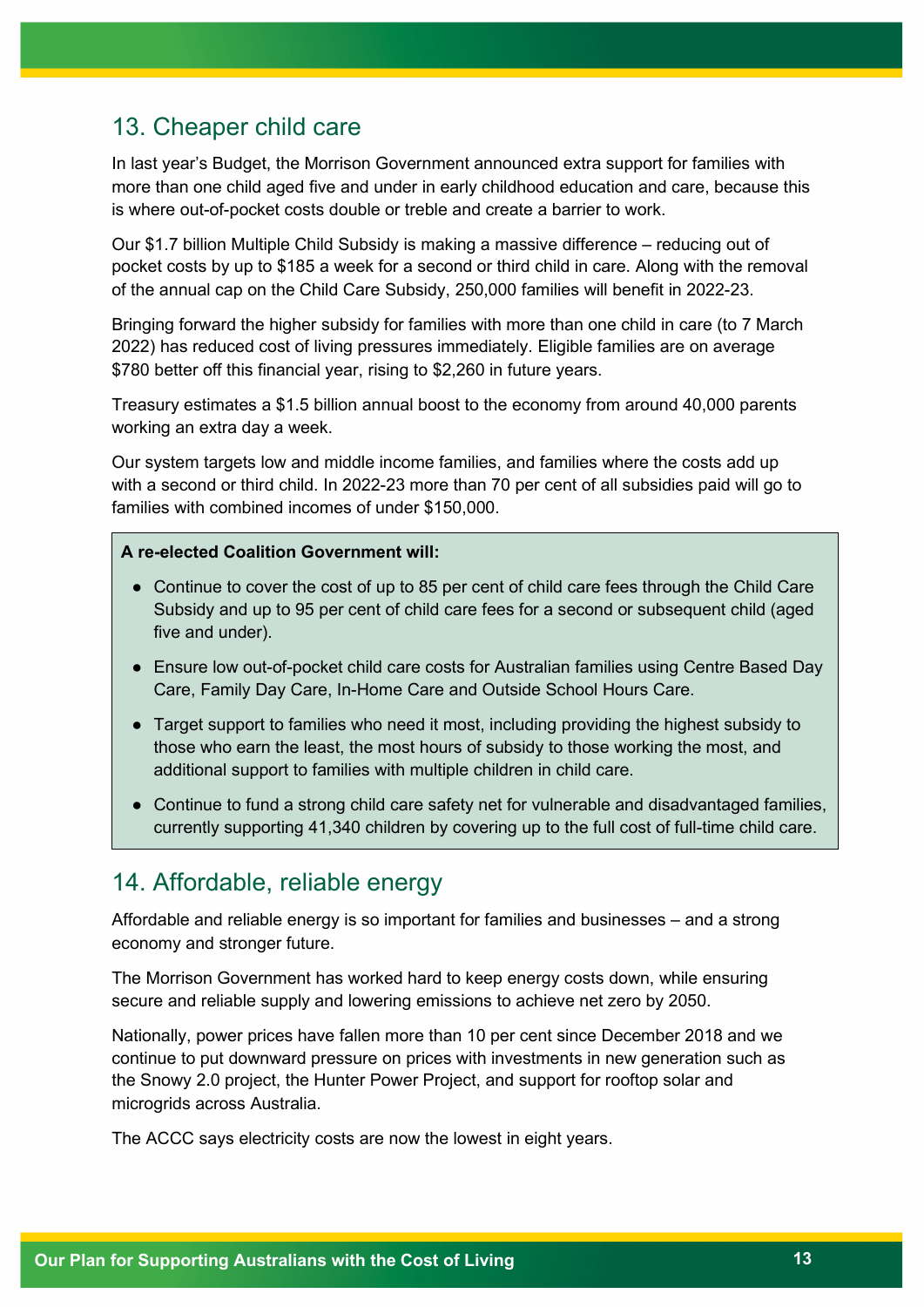Thanks to our Fair Deal on Energy, Australians can find a better energy deal more easily and those who are too busy to shop around are protected.

Our "Big Stick" legislation requires energy companies to pass on reductions in wholesale energy prices to consumers, and we've banned sneaky late payment penalties.

Our Default Market Offer (DMO) price safety net has also put more money into the pockets of consumers. Since its introduction nearly three years ago, more than 680,000 households and small businesses have saved around \$350 million on their electricity bills. The price safety net means power costs for households on standing offers are up to \$778 per year lower (24 per cent). For small businesses, prices are up to \$3,105 lower (25 per cent).

The Morrison Government has acted to get more gas supply into the domestic market and increase competition, driving down prices for households and businesses.

During six years of Labor Government, power prices doubled. Only the Coalition can be trusted to ensure lower energy costs for Australian households.

**A re-elected Coalition Government will continue to deliver reliable, secure and affordable energy:**

- Supporting households to install solar panels. More than one in four Australian homes have solar panels on their roof – the highest rate of uptake in the world.
- Implementing reforms to deliver a fit-for-purpose electricity market that operates in the long-term interest of consumers.
- Continuing to closely monitor the electricity and gas markets to ensure retailers are doing the right thing by customers – including passing on energy savings and not reintroducing sneaky late fees.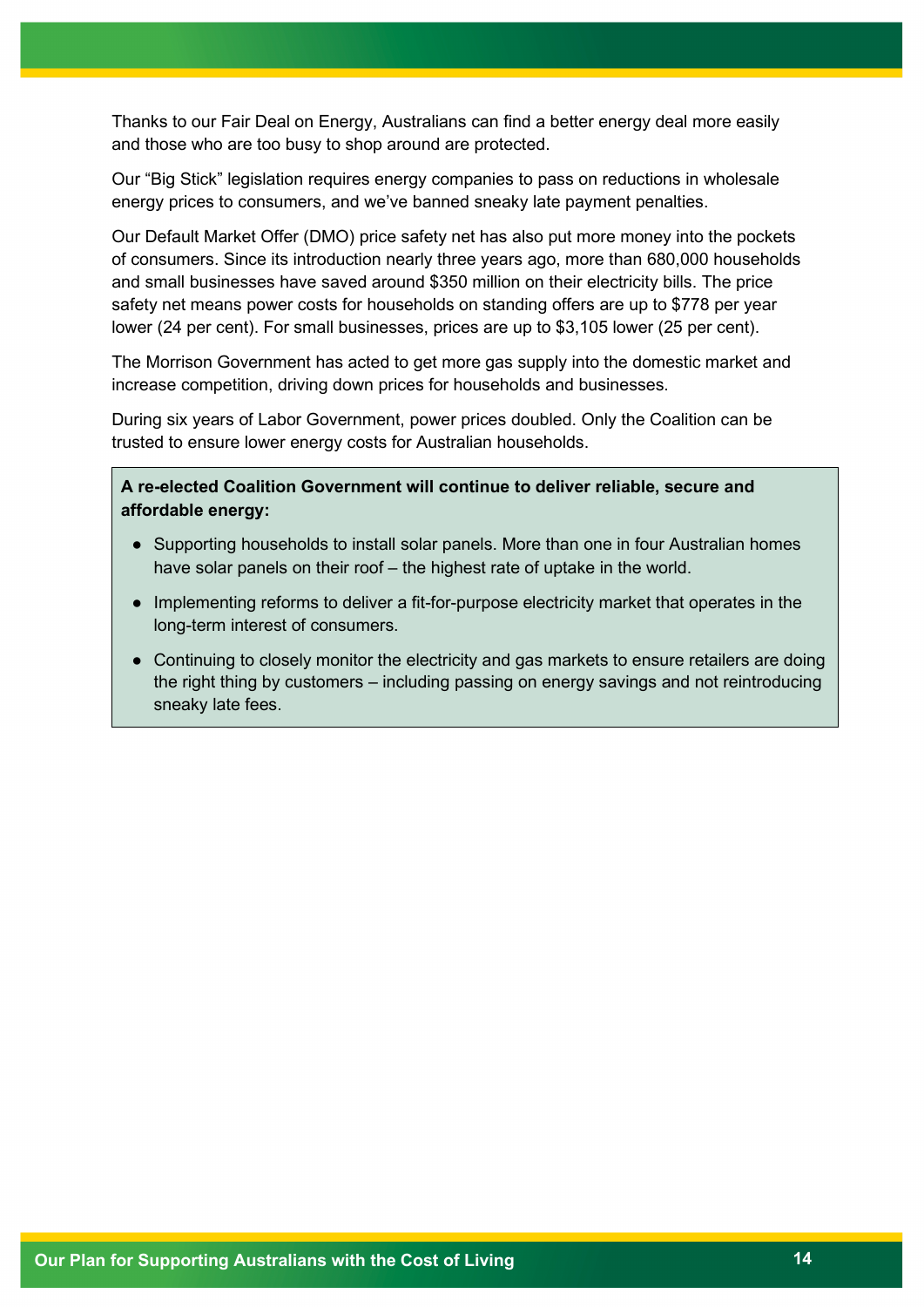# **Our Record**

The Coalition Government is delivering a better future – including lower costs of living – for Australians.

Only our plan for an even stronger economy can continue to support Australians as international pressures affect the cost of living.

Our economy is strong.

Under the Coalition, more than 1.9 million jobs have been created. The unemployment rate is down to 4 per cent, and falling.

Wages growth is forecast to rise at the fastest pace in almost a decade, and the Government has taken significant action on the cost of living.

Taxes are lower, with more than \$320 billion in tax cuts for hard-working Australians.

More than 12 million Australians are already receiving lower taxes through our Personal Income Tax Plan, with a worker earning around \$60,000 per year more than \$2,500 better off in 2021-22, compared to Labor's 2013-14 tax settings.

The Coalition is ensuring Australians continue to keep more of what they earn, with more than \$100 billion in permanent tax cuts over the next four years to help Australians manage cost of living pressures and create more jobs.

We are guaranteeing the essential services Australians rely on by keeping them affordable and accessible. The Coalition Government is:

- Maintaining our record funding for public hospitals, up from \$13.3 billion in 2012-13 under Labor to over \$27.2 billion in 2022-23 under our Government.
- Making it easier to see a doctor, with record bulk billing rates. Currently, **nine out of 10 patients visit their GP for free.**
- Guaranteeing cheaper medicines, with more than 2,900 new or amended medicine listings on the PBS since we were elected in 2013, including an additional 960 since 2019 including treatments for cystic fibrosis, Spinal Muscular Atrophy and bowel cancer.
- Delivering more affordable child care through our Child Care Subsidy, which provides around 90 per cent of families with a subsidy of between 50 and 85 per cent. And ensuring the average hourly out of pocket cost for children using Centre Based Day Care is still 12.5 per cent lower than when we reformed the child care system (\$4.26 an hour in June 2021, down from \$4.87 in June 2018).

#### **Only a stronger economy can support Australians with the cost of living.**

#### **Our plan for a stronger future means more money in the pockets of millions of Australians.**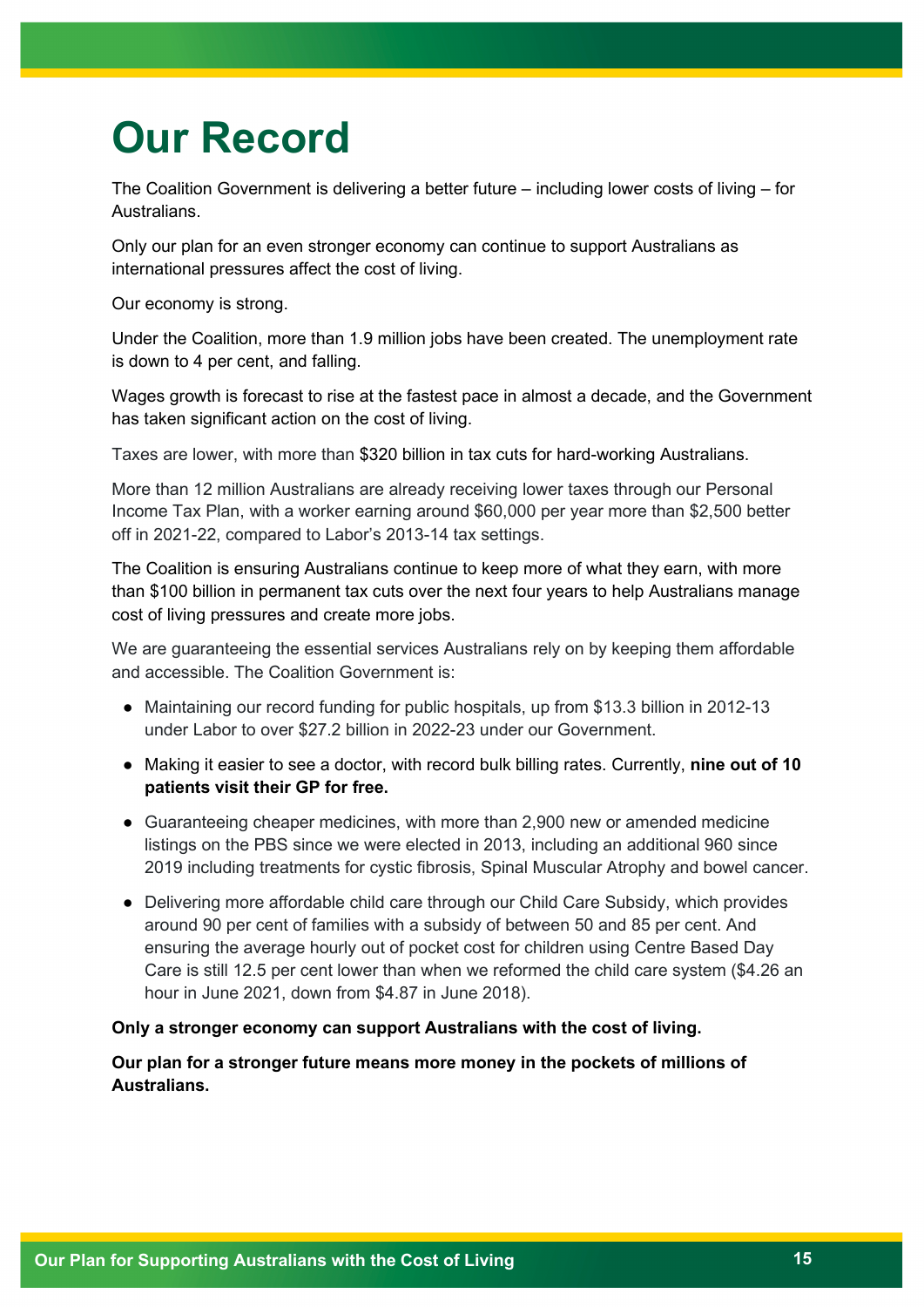# **The Risk of Labor**

There is a clear choice at this election.

A choice between the Coalition Government that will deliver lower taxes and lower unemployment, and a **Labor Party with a track record of higher unemployment, higher interest rates and higher taxes.**

Labor sees the tax system as a blank cheque for excessive spending, because **they can't manage money.**

That means a **weak economy, fewer jobs and higher costs of living.**

When Labor was last in government, they:

- Imposed higher taxes on hard-working Australians and higher taxes on superannuation.
- Delivered a carbon tax which doubled the price of electricity faced by Australians.
- Froze Medicare rebates.
- Stopped listing medicines on the PBS.
- Cut the private health insurance rebate that supports families.
- Raised child care fees by 53 per cent.

**Labor leader Albanese has argued for higher taxes** on retirees, housing, families and inheritances.

Albanese has never held a financial portfolio and he's never delivered a budget.

Labor can't commit to a speed limit on taxes.

Labor's proposed Treasurer believes a tax cap "does not fulfil any useful economic purpose".

#### **Under Labor, higher costs of living** would put at **risk the essential services Australians rely on.**

**In uncertain times, Australia can't risk Labor.**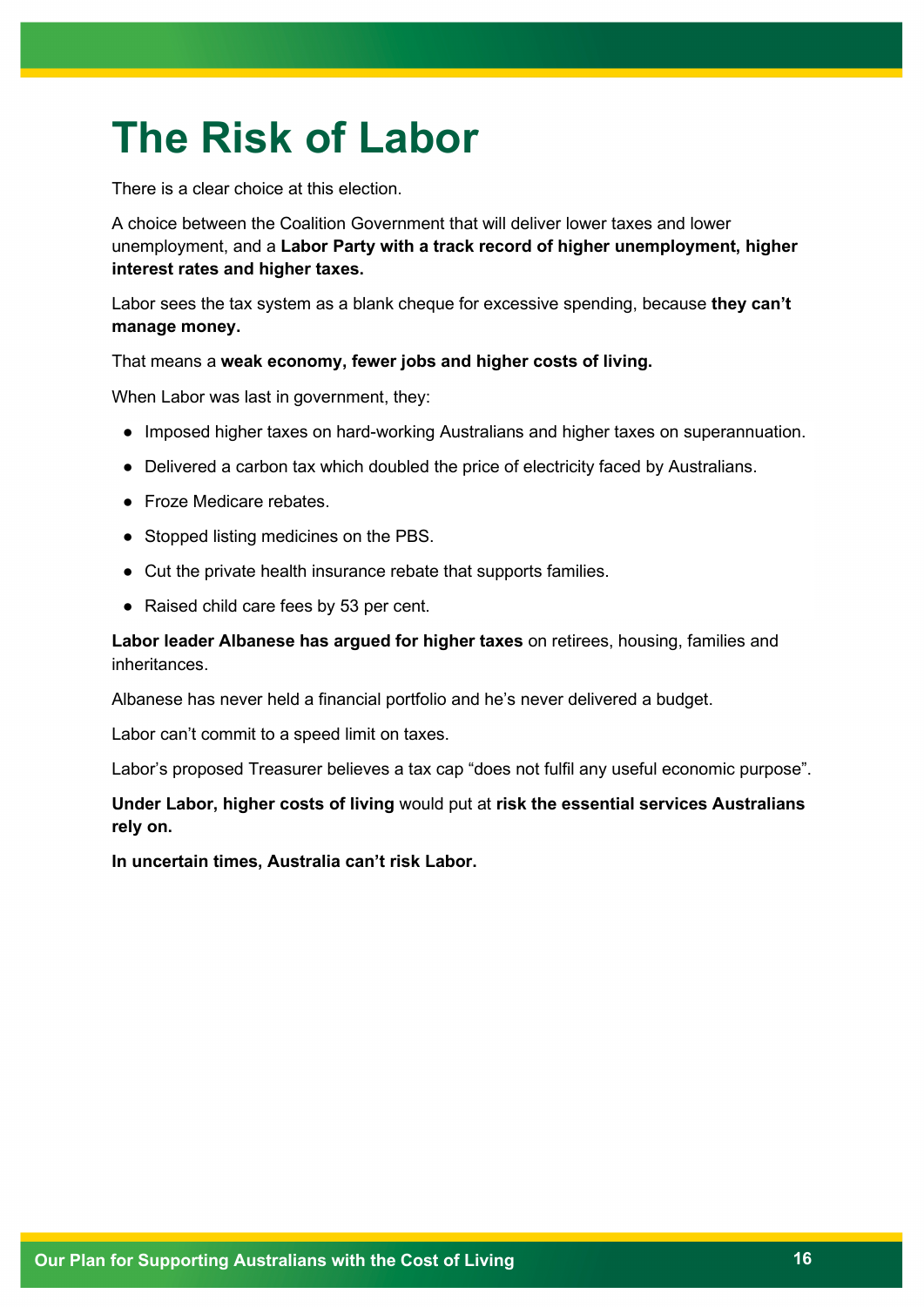| <b>COALITION</b>                                                                                                                                                         | <b>LABOR</b>                                                                                                                                                                                                                                                                                                                                                                                                                                |
|--------------------------------------------------------------------------------------------------------------------------------------------------------------------------|---------------------------------------------------------------------------------------------------------------------------------------------------------------------------------------------------------------------------------------------------------------------------------------------------------------------------------------------------------------------------------------------------------------------------------------------|
| <b>Unemployment rate</b>                                                                                                                                                 | <b>Unemployment rate</b>                                                                                                                                                                                                                                                                                                                                                                                                                    |
| 4.0 per cent (Mar-22)                                                                                                                                                    | 5.7 per cent (Sep-13)                                                                                                                                                                                                                                                                                                                                                                                                                       |
| Youth unemployment rate                                                                                                                                                  | Youth unemployment rate                                                                                                                                                                                                                                                                                                                                                                                                                     |
| 8.3 per cent (Mar-22)                                                                                                                                                    | 12.7 per cent (Sep-13)                                                                                                                                                                                                                                                                                                                                                                                                                      |
| <b>Women's Workforce Participation</b><br>62.2 per cent in March 2022, following a<br>record high of 62.4 per cent in February<br>2022.                                  | <b>Women's Workforce Participation</b><br>58.7 per cent in September 2013.                                                                                                                                                                                                                                                                                                                                                                  |
| Income tax on \$60,000 income                                                                                                                                            | Income tax on \$60,000 income                                                                                                                                                                                                                                                                                                                                                                                                               |
| \$8,476 (2021-22)                                                                                                                                                        | \$11,047 (2013-14)                                                                                                                                                                                                                                                                                                                                                                                                                          |
| Income tax on \$90,000 income                                                                                                                                            | Income tax on \$90,000 income                                                                                                                                                                                                                                                                                                                                                                                                               |
| \$18,217 (2021-22)                                                                                                                                                       | \$21,247 (2013-14)                                                                                                                                                                                                                                                                                                                                                                                                                          |
| <b>Tax measures</b><br>\$320 billion in tax cuts for households<br>Eliminating an entire tax bracket with 95%<br>of workers facing a marginal tax rate of<br>30% or less | <b>Tax measures</b><br>When last in office Labor imposed higher<br>taxes, including:<br>$\bullet$ Carbon tax<br><b>Mining tax</b><br>At the 2019 election Labor wanted to<br>impose \$387 billion in higher taxes,<br>including:<br>• \$230 billion of higher taxes on<br><b>Australian workers</b><br>\$57 billion Retirees tax<br>\$34 billion Superannuation taxes<br>\$31 billion Housing tax<br>\$27 billion Small family business tax |
| <b>Electricity prices</b>                                                                                                                                                | <b>Electricity prices</b>                                                                                                                                                                                                                                                                                                                                                                                                                   |
| Prices for households down 10 per cent                                                                                                                                   | Prices doubled when Labor was last in                                                                                                                                                                                                                                                                                                                                                                                                       |
| under the Morrison Government                                                                                                                                            | power                                                                                                                                                                                                                                                                                                                                                                                                                                       |
| <b>Hospitals funding</b>                                                                                                                                                 | <b>Hospitals funding</b>                                                                                                                                                                                                                                                                                                                                                                                                                    |
| \$27.2 billion (2022-23)                                                                                                                                                 | \$13.3 billion (2012-13)                                                                                                                                                                                                                                                                                                                                                                                                                    |
| <b>Medicare GP bulk billing rates</b>                                                                                                                                    | <b>Medicare GP bulk billing rates</b>                                                                                                                                                                                                                                                                                                                                                                                                       |
| 88.8 per cent (2020-21)                                                                                                                                                  | 82.2 per cent. (2012-13)                                                                                                                                                                                                                                                                                                                                                                                                                    |
| <b>Cheaper medicines</b><br>Over 2,900 new or amended medicine<br>listings on the PBS since 2013                                                                         | <b>Cheaper medicines</b><br>Stopped listing medicines on the PBS                                                                                                                                                                                                                                                                                                                                                                            |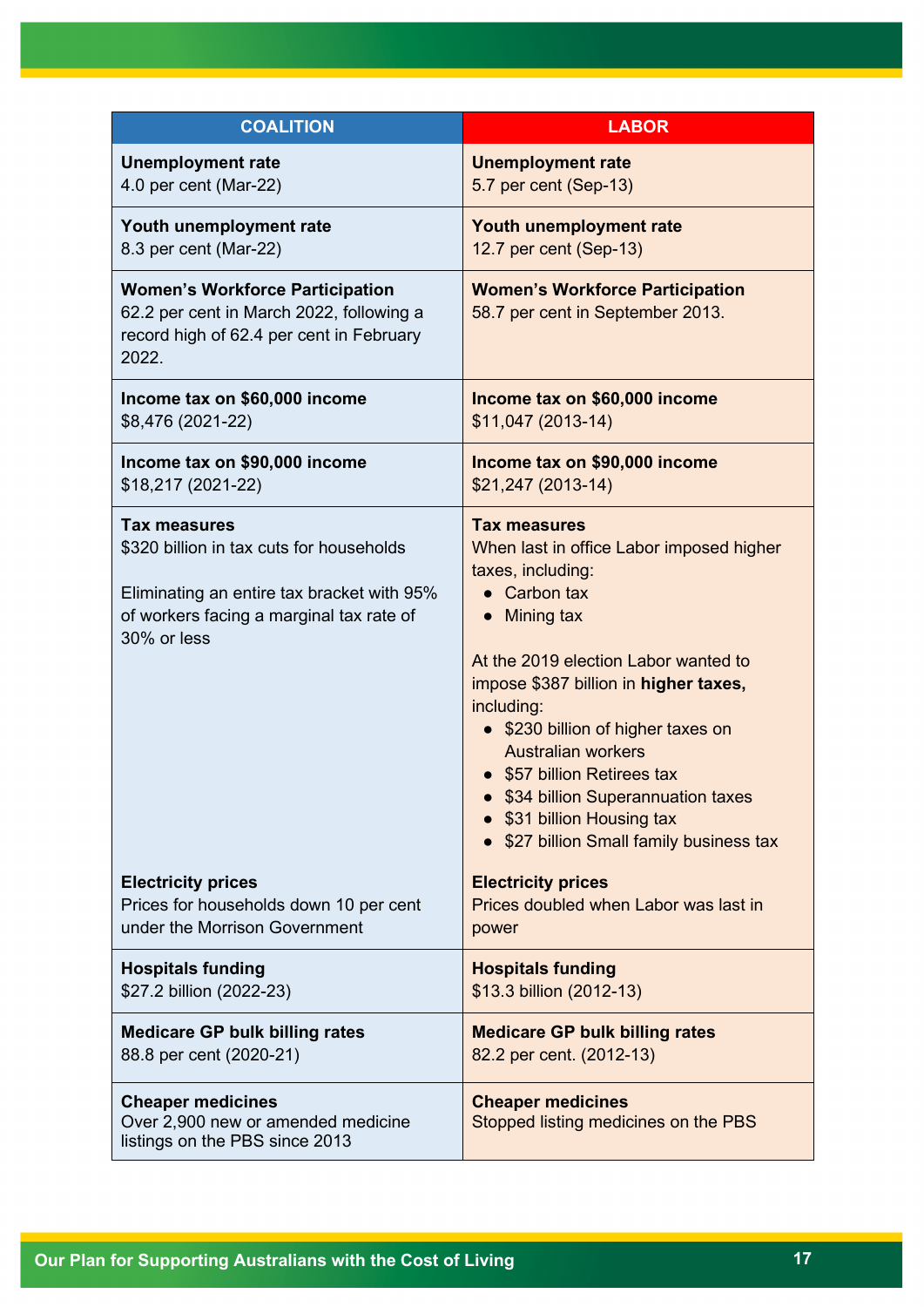# **Cost**

The Coalition's Plan for Supporting Australians with the Cost of Living includes funding for previously announced election commitments.

Funding for all other policies in the Coalition's Plan for Supporting Australians with the Cost of Living is already provided for within budget estimates.